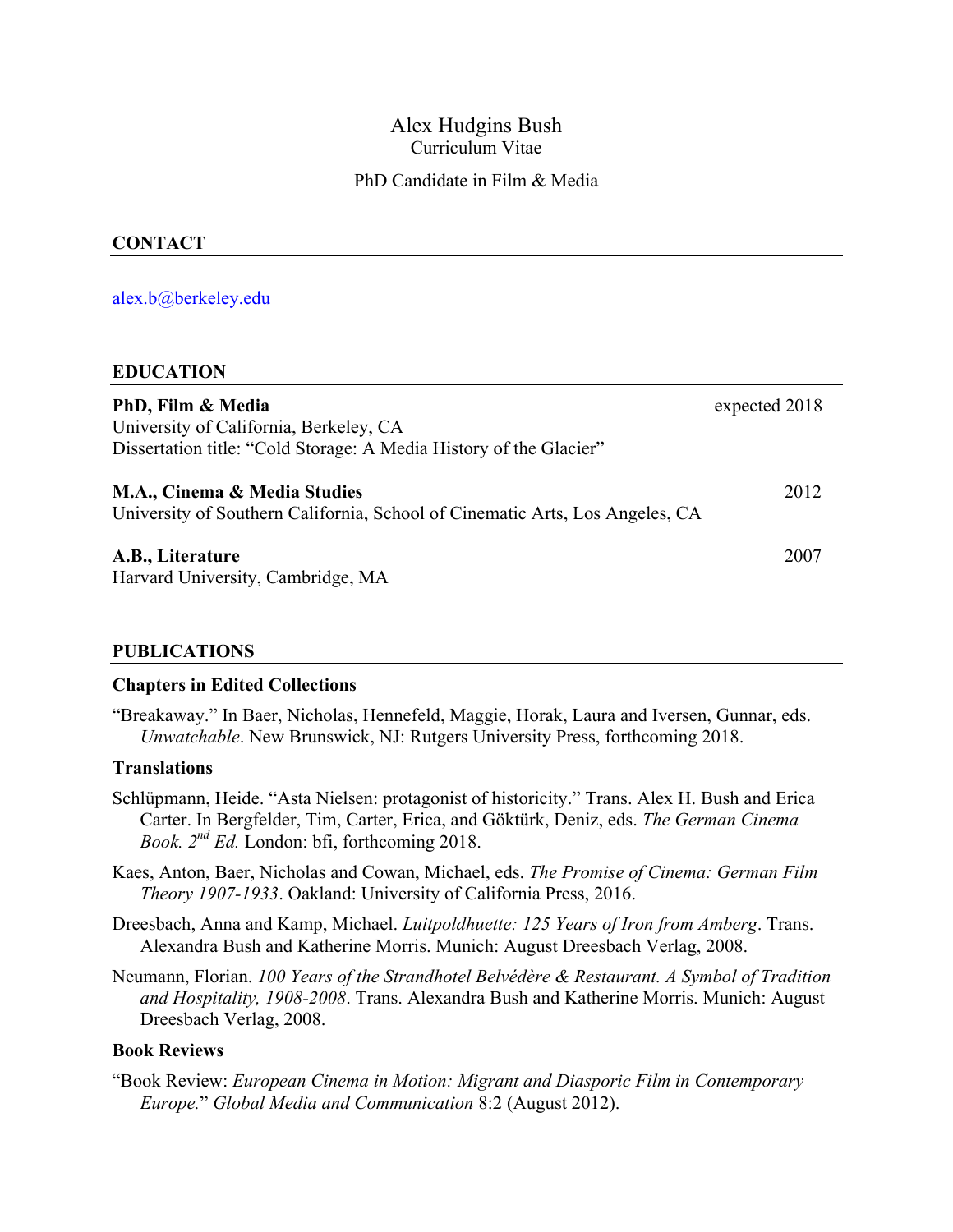"Book Review: *The Collapse of the Conventional: German Film and its Politics at the Turn of the 21st Century*." *Spectator* 32.1 (Spring 2012): 58-61.

#### **Manuscripts under review**

"Moving Mountains: Glacial Contingency as Modernity in the *Bergfilm*," under review with *Cinema Journal*

#### **Manuscripts in progress**

With Blaylock, Jennifer, and Jacobson, Lisa, eds. "&Media," themed issue of *Journal of Visual Culture*

## **FELLOWSHIPS AND AWARDS**

| 2017-18     | Mellon/ACLS Dissertation Completion Fellowship                    |
|-------------|-------------------------------------------------------------------|
| 2017        | UC-Berkeley Outstanding Graduate Student Instructor Award         |
| 2016        | Daniel E. Koshland, Jr. Fellowship in the Art of Teaching Writing |
| 2016        | Max Kade Foundation Summer Travel Grant                           |
| 2015        | Foreign Language and Area Studies Fellowship: Turkish             |
| 2013        | Max Kade Foundation Summer Travel Grant                           |
| 2012-14     | UC-Berkeley Regents-Intern Fellowship                             |
| $2011 - 12$ | USC Annenberg Graduate Fellowship                                 |
| 2010-11     | Frank Volpe Endowed Scholarship, USC                              |
| 2005        | Wayne State University Junior Year in Munich Goethe Prize         |
| 2004-05     | DAAD edu.de fellowship                                            |
| 2004-05     | Max Kade Foundation JYM Scholarship                               |
| 2003        | Wayne State University Munich Summer Fellowship                   |

# **CONFERENCE ACTIVITY AND PARTICIPATION**

## **Conferences Organized**

2016 *& Media Graduate Conference*. University of California, Berkeley. September 22-24, 2016. 2015 *Third International Berkeley Conference on Film & Media: Serialities 1915/2015.* University of California, Berkeley. February 26-28, 2015. **Papers Presented**

2017 "Freezing Frames: Early Filmic Inscriptions of Glacial Space." *SCMS 2017*. March 22-26, 2017. 2016 "Expanded Senses: *Chasing Ice,* Time-Lapse, and Glacial Chronology." *Visible Evidence XXIII.* August 11-14, 2016.

"'The Threat of an Overwhelming Contingency': *Stürme über dem Montblanc* and the Modernity of Nature." *NECS Conference 2016.* July 28-30, 2016.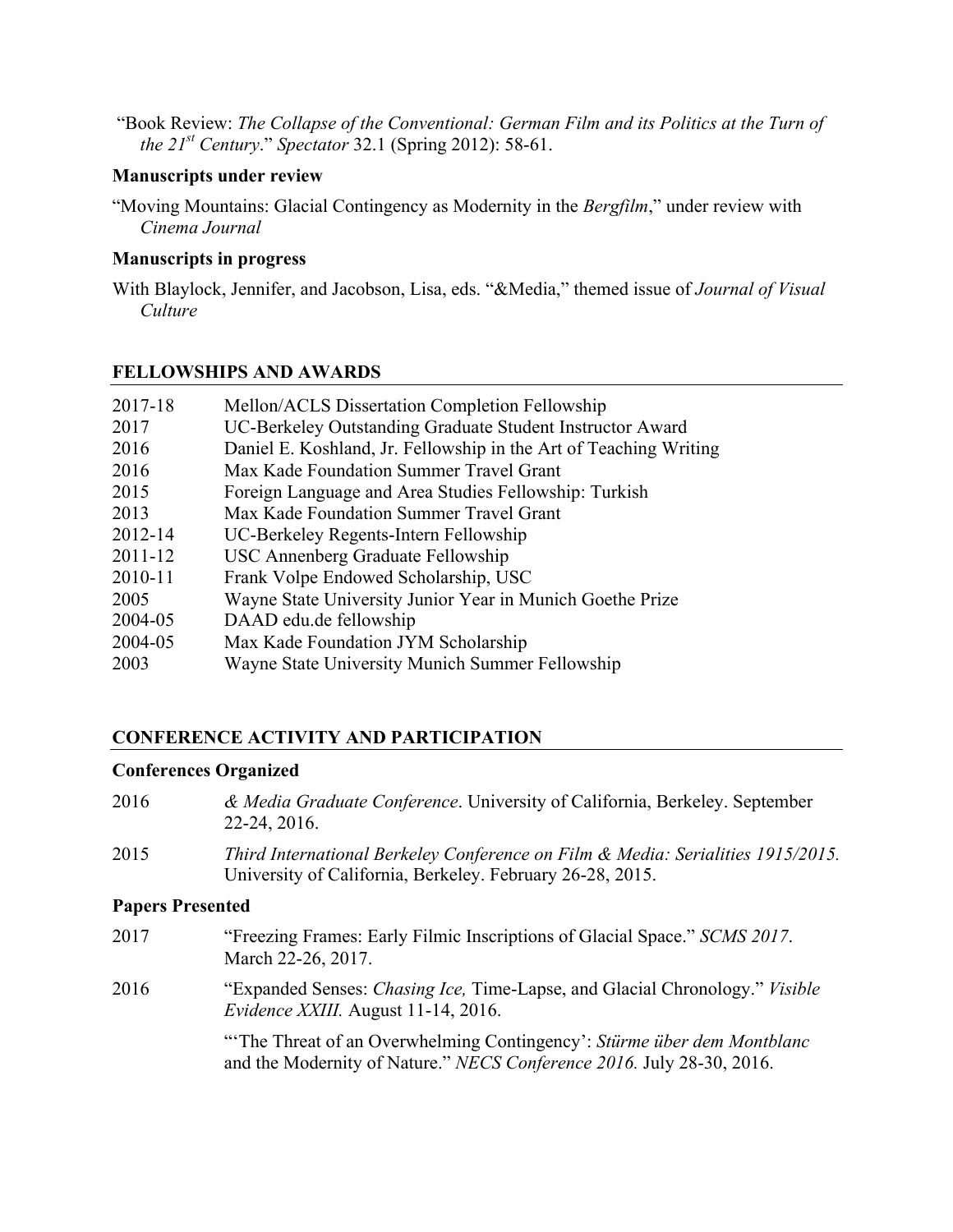| 2014 | "The Living, Spying, Flying Machine: Pigeon Photography and the History of<br>Surveillance." Society for Cinema and Media Studies Annual Conference. Panel:<br>"Histories of Technologies." Panel Chair: Andy Uhrich. Seattle, WA, March 19-<br>23, 2014. |
|------|-----------------------------------------------------------------------------------------------------------------------------------------------------------------------------------------------------------------------------------------------------------|
| 2012 | "The Postfeminist Network: How the Food Network Reasserts Gender Binaries,<br>and Why it Matters." Society for Cinema and Media Studies Annual Conference.<br>Panel Chair: Lara Bradshaw. March 21-25, 2012.                                              |

## **TEACHING**

# **University of California, Berkeley**

| <b>Graduate Student Instructor</b> (sole-taught with syllabus design)<br>Film & Media Cultures (undergraduate lecture, major requirement)<br>Mediating History: The Stories Archives (Don't) Tell (composition seminar) | Summer 2017<br>Spring 2017 |
|-------------------------------------------------------------------------------------------------------------------------------------------------------------------------------------------------------------------------|----------------------------|
| The World in Pictures: Writing as Perspective (composition seminar)                                                                                                                                                     | Fall 2016                  |
| Intermediate German                                                                                                                                                                                                     | Spring 2014                |
| <b>Teaching Assistant</b>                                                                                                                                                                                               |                            |
| History of the Avant-Garde Film, Professor Mary Ann Doane (lecture)                                                                                                                                                     | Fall 2014                  |
| Reader                                                                                                                                                                                                                  |                            |
| Berlin/Hollywood, Professor Anton Kaes (undergraduate seminar)                                                                                                                                                          | Spring 2015                |
| Transnational Cinema, Professor Deniz Göktürk (undergraduate lecture)                                                                                                                                                   | Fall 2012                  |

# **Prison University Project, San Quentin State Prison (Patten University)**

| <b>Research Assistant</b> (supporting incarcerated student work in and out of the classroom) |                                     |
|----------------------------------------------------------------------------------------------|-------------------------------------|
| What is Knowledge?                                                                           | Fall 2016, Spring 2017, Summer 2017 |
| Writing Histories                                                                            | Spring $2016$                       |

#### **University of Southern California**

## **Teaching Assistant**

| Children and Media, Professor Ellen Seiter | Spring 2012 |  |
|--------------------------------------------|-------------|--|
| Professionalization, Professor Anikó Imre  | Fall 2011   |  |
| Reader                                     |             |  |
| TV Symposium, Professor Howard Rosenberg   | Spring 2011 |  |
| Hitchcock, Professor Drew Casper           | Fall 2010   |  |

#### **RESEARCH EXPERIENCE**

Research Assistant to Professor Deniz Göktürk 2016-2017